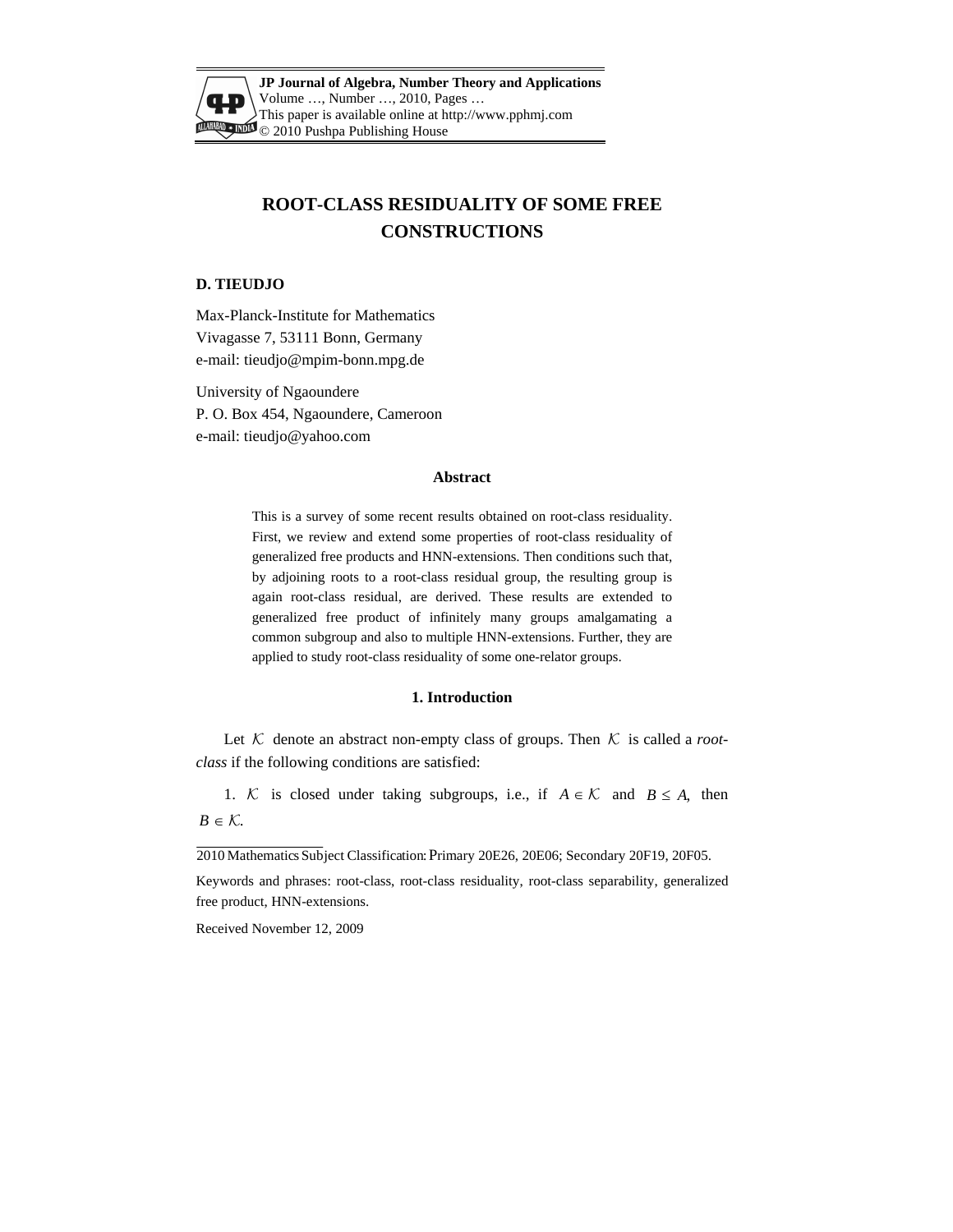2. K is closed under taking direct products, i.e., if  $A \in \mathcal{K}$  and  $B \in \mathcal{K}$ , then  $A \times B \in \mathcal{K}$ .

3. If  $1 \le C \le B \le A$  is a subnormal sequence and  $A/B$ ,  $B/C \in K$ , then there exists a normal subgroup *D* in group *A* such that  $D \leq C$  and  $A/D \in \mathcal{K}$ . See [6], for more details about root properties.

We recall that a group *G* is *root-class residual* (or  $K$ -*residual*, for a root-class K) if, for every non-identity element  $g \in G$ , there exists a homomorphism  $\varphi$  from *G* to some group *G'* of root-class  $K$  such that  $g\phi \neq 1$ . Equivalently, *G* is K *residual* if, for every non-identity element  $g \in G$ , there exists a normal subgroup N of *G* such that  $G/N \in \mathcal{K}$  and  $g \notin N$ .

Famous examples of root-classes are the class of all finite groups, the class of all finite *p*-groups, the class of all soluble groups, the class of all finitely generated nilpotent groups. For these examples, root-class residuality is just residual finiteness, finite *p*-groups residuality, residual solvability, finitely generated nilpotent residuality, respectively. Thus, root-class residuality is more general. Residual finiteness, finite *p*-groups residuality, residual solvability are the most investigated residual properties of groups. See for example [2, 3, 14-16].

In this paper, we present some results on root-class residuality of generalized free products and HNN-extensions. In [1], some properties of root-class residuality of amalgamated free products were obtained. Analogous results for HNN-extensions were proved in [19]. Here, we review and extend these results. We first recall with proofs, root-class residuality of free groups and free products of root-class residual groups. Then sufficient conditions for root-class residuality of generalized free product  $G = (A * B; H = K, \varphi)$  of root-class residual groups *A* and *B* amalgamating subgroups  $H$  and  $K$  through the isomorphism  $\varphi$ , and for root-class residuality of HNN-extensions  $G = \langle A, t; t^{-1}h t = \varphi(h), h \in H \rangle$  with root-class residual base group *A* are derived; for some particular cases, necessary and sufficient conditions (criteria) are given. Further, conditions for adjoining roots to root-class residual groups to be root-class residual are stated. The results are extended to generalized free product of infinitely many groups amalgamating a common subgroup and also to multiple HNN-extensions. Finally, we apply these results to study root-class residuality of some one-relator groups.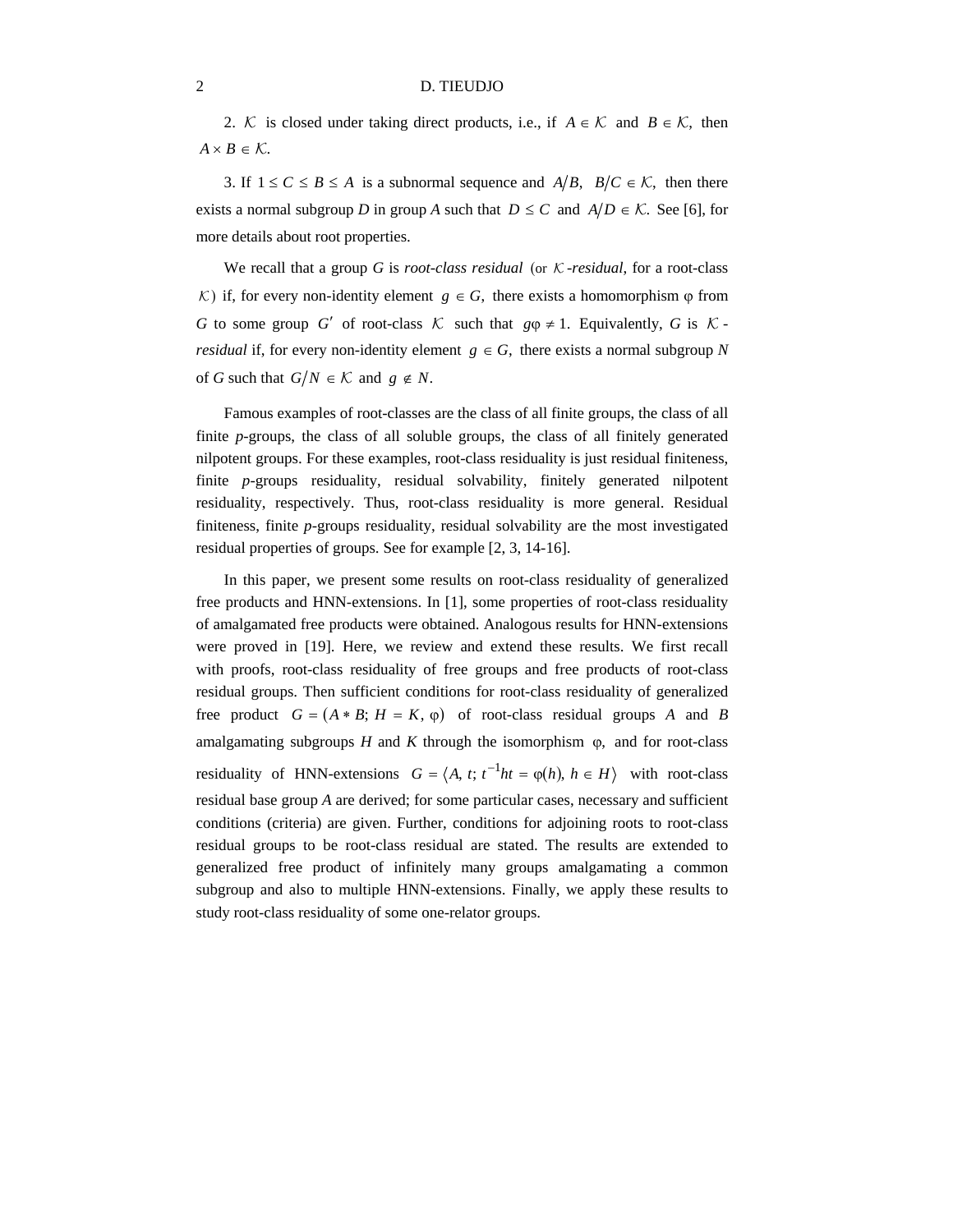# **2. Root**-**class Residuality of Free Groups and Free Products**

In this section, we present root-class residuality of free groups and free products of root-class residual groups.

Let  $K$  be a root-class of groups. The following properties are easily verified.

**Lemma.** Let  $K$  be a root-class of groups. Then:

1. *If a group G has a subnormal sequence with factors belonging to class* K, *then*  $G \in \mathcal{K}$ .

2. If  $F \trianglelefteq G$ ,  $G/F \in \mathcal{K}$  and  $F \in \mathcal{K}$ , then group  $G \in \mathcal{K}$ .

3. If  $A \leq G$ ,  $B \leq G$ ,  $G/A \in \mathcal{K}$  and  $G/B \in \mathcal{K}$ , then  $G/(A \cap B) \in \mathcal{K}$ .

Indeed, root-class is closed for extensions. This follows from the definition of root-class. So the first property of Lemma is satisfied. The second and third properties are easily verified by the definition of root-class.

In [6], Theorem 6.2, Gruenberg states that

Free product of root-class residual groups is root-class residual if and only if every free group is root-class residual.

However, it happens that the above given condition is necessary and sufficient for every root-class  $K$ .

**Theorem 2.1.** *Every free group is* K -*residual*, *for every root*-*class* K.

**Proof.** We see that every root-class  $K$  contains a non-trivial cyclic group (Property 1 of the definition of root-class). If  $K$  contains an infinite cyclic group, then, by Lemma,  $K$  contains any group possessing subnormal sequence with infinite cyclic factors; thus all finitely generated nilpotent torsion-free groups belong to class K. Also, if K contains a finite non-trivial cyclic group, then K contains a group of prime order  $p$  and consequently, by Lemma,  $K$  contains all groups possessing subnormal sequence with factors of order *p*; hence all finite  $p$ -groups belong to  $K$ . So any root-class contains all finitely generated nilpotent torsion-free groups or all finite *p*-groups for some prime *p*. But free groups are residually finitely generated nilpotent torsion-free ([13], p. 347) and also residually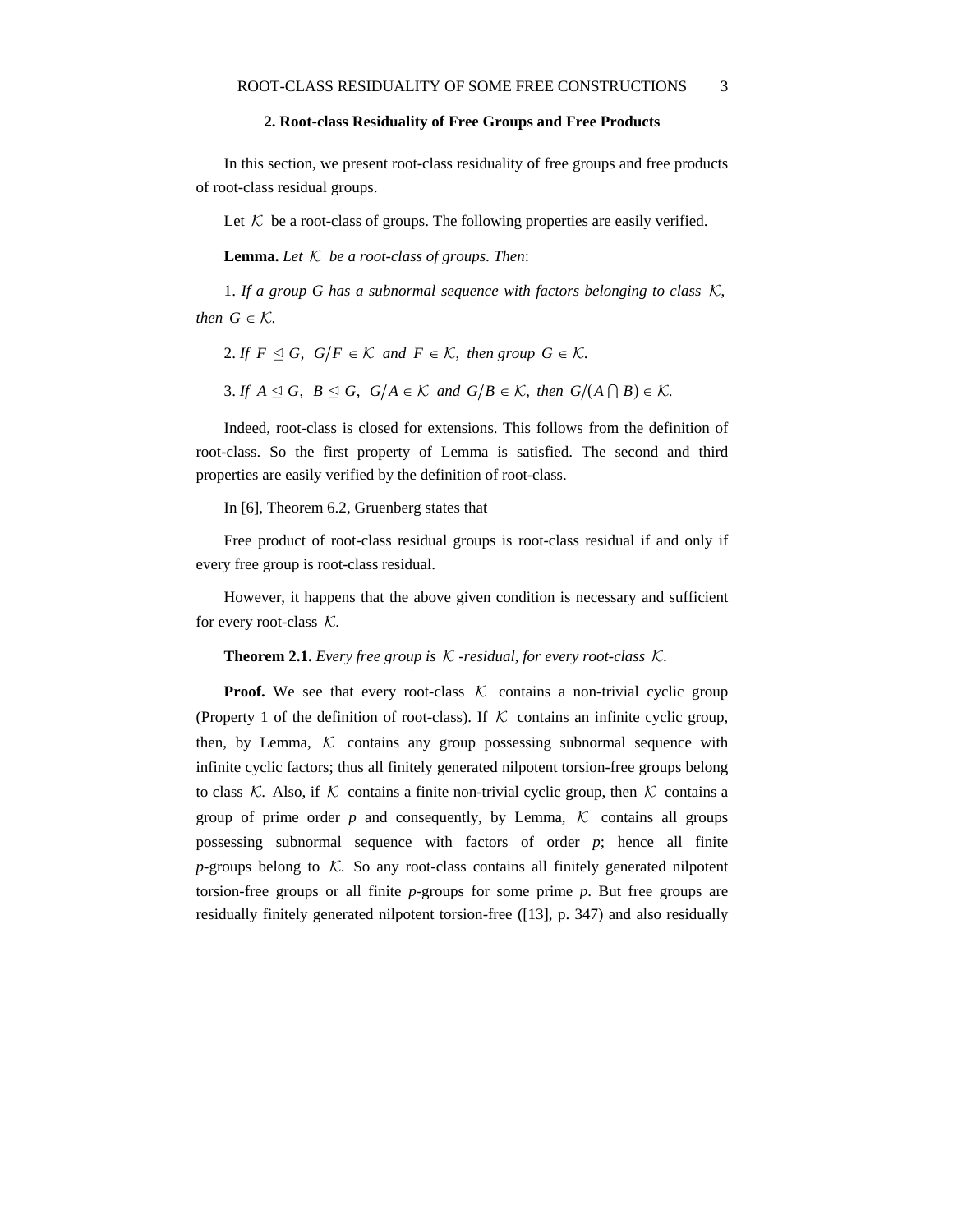*p*-finite ([7], p. 121). Therefore, free groups are  $K$ -residual, for every root-class K and this ends the proof of Theorem 2.1.

Now, from the proof of Theorem 2.1 and the Gruenberg's result formulated above, Theorem 2.2 directly follows:

 **Theorem 2.2.** *Free product of root*-*class residual groups is root*-*class residual*.

#### **3. Root**-**class Residuality of Generalized Free Products**

This section is focused on the study of root-class residuality of generalized free products.

We first give some useful properties of the construction of free product of groups with amalgamated subgroups.

Let *A* and *B* be two groups, each of which is given by the presentation:

$$
A = \langle a_1, a_2, ..., a_m; W \rangle,
$$
  

$$
B = \langle b_1, b_2, ..., b_n; V \rangle.
$$

Let also *H* and *K* be subgroups of group *A* and *B*, respectively, and let  $\varphi$  be an isomorphism of group *H* onto group *K*. Then by *free product of groups A and B*, *amalgamating subgroups H and K through the isomorphism* ϕ, we mean the group denoted  $G = (A * B; H = K, \varphi)$ , which is given by the presentation

$$
G = \langle a_1, a_2, ..., a_m, b_1, b_2, ..., b_n; W, V, h = h\varphi \ (h \in H) \rangle.
$$

Thus, the set of generators of group *G* is the disjoint union of the sets of generators of groups *A* and *B*; and the set of the defining relations of group *G* consists of the defining relations of groups *A* and *B* and every possible relation of the form  $h = h\varphi$ , where *h* is an element of *H* in the generators  $a_1, a_2, ..., a_m$ , and  $h\varphi$ is an element of *K* in the generators  $b_1$ ,  $b_2$ , ...,  $b_n$ , which is the corresponding image by the mapping ϕ of *h*.

To point out the fact that groups *A* and *B* are identified with the indicated subgroups of group *G*, we denote this group by  $G = (A * B; H)$  and call it the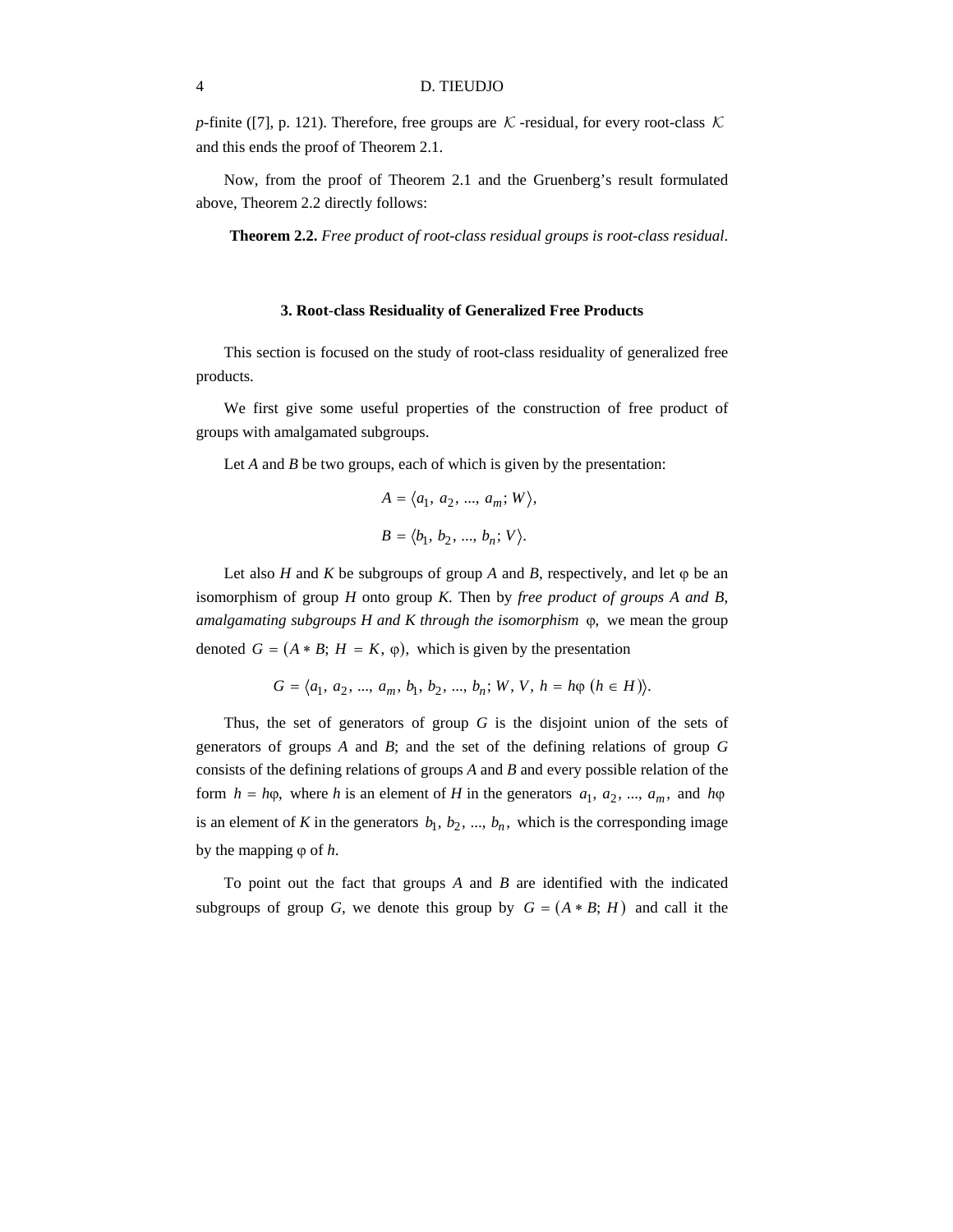free product of groups *A* and *B* amalgamating subgroup *H* (considering that isomorphism  $\varphi$  is given).

A *reduced form* of an element  $g \in G$  is the representation of this element as product

$$
g = x_1 x_2 \cdots x_s,
$$

where components  $x_1, x_2, ..., x_s$  belong, in turn, to subgroups *A* and *B*, and if  $s > 1$ , then any of these components does not belong to subgroup *H*.

In general, an element *g* of group  $G = (A * B; H)$  can have more than one reduced form. In this case, components of the same index lie in the same subgroup *A* or *B* and the number of components in these forms is the same. We call this number *the length of element g* and denote *l*(*g*).

Thus if element  $g = x_1 x_2 \cdots x_s$  of group  $G = (A * B; H)$  is reduced and  $s > 1$ , then  $g \neq 1$ . If  $s = 1$ , then  $g \in A$  or  $g \in B$ .

From Theorem 2.2 and H. Neumann's theorem ([12], p. 212), the following result is easily established:

**Theorem 3.1.** Let K be a root-class. Then the generalized free product  $G =$ ( ) *A* ∗ *B*; *H of groups A and B amalgamating subgroup H is* K -*residual if groups A and B are* K -*residual and there exists a homomorphism* σ *from G to a group G*′ *of root*-*class* K, *such that* σ *is injective on H*.

**Proof.** Let  $K$  be a root-class. Let  $G = (A * B; H)$  be the generalized free product of groups *A* and *B* amalgamating subgroup *H* and let groups *A* and *B* be  $K$ residual. Suppose there exists a homomorphism  $\sigma$  of *G* to a group of class  $K$ , which is injective on *H*. Let *N* be the kernel of the homomorphism  $\sigma$ . Then  $G/N \in \mathcal{K}$  and  $N \cap H = 1$ . Now, by H. Neumann's Theorem ([12], p. 212) *N* is the free product of a free group *F* and some subgroups of group *G* of the form

$$
g^{-1}Ag \cap N, \quad g^{-1}Bg \cap N,\tag{1}
$$

where  $g \in G$ . The subgroups of the form (1) are K -residuals since are groups A and *B*. By Theorem 2.1, free group *F* is also  $K$ -residual. Thus *N* is a free product of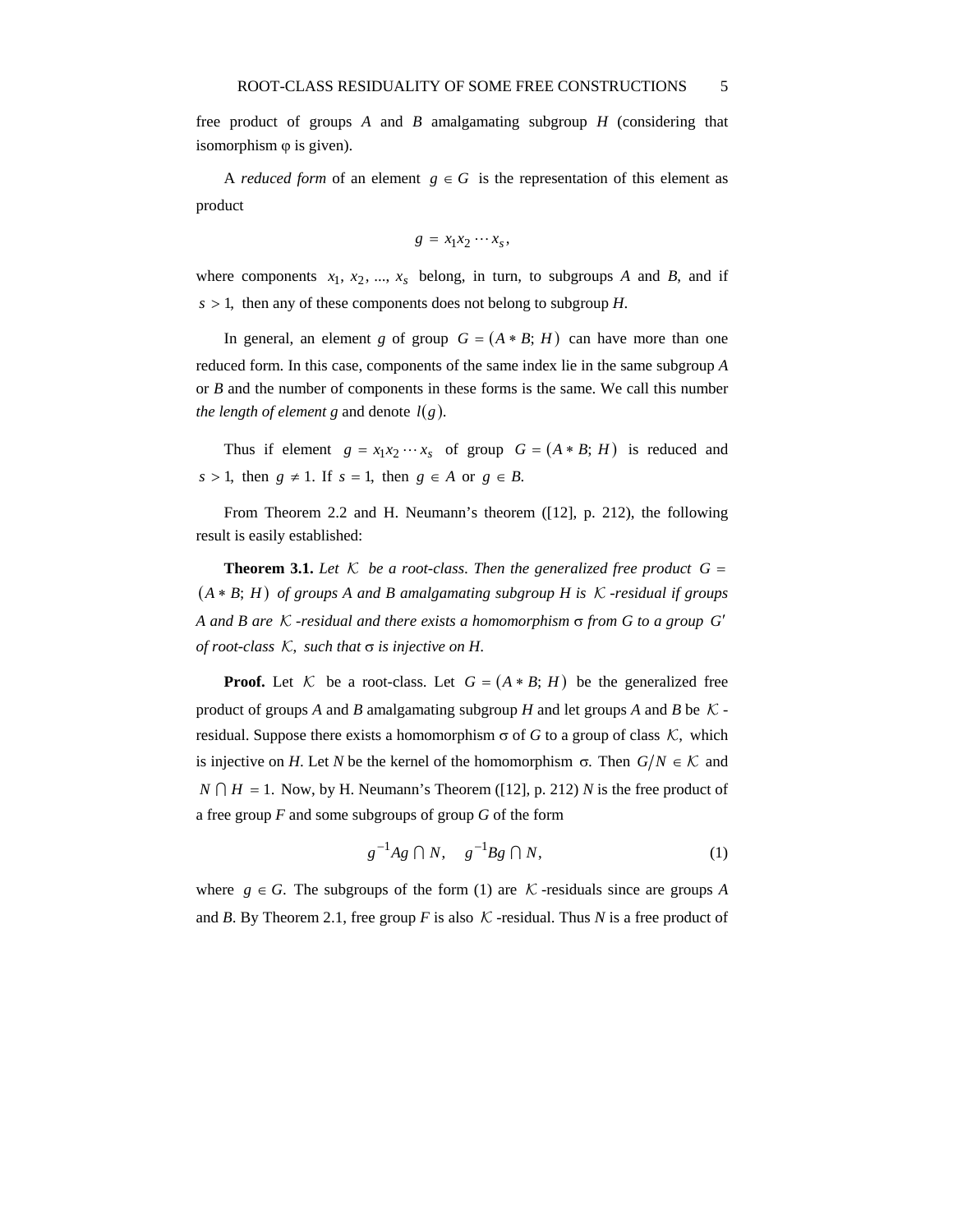root-class residual groups. Therefore, by Theorem 2.2, *N* is root-class residual. Moreover, since  $G/N \in \mathcal{K}$ , by Property 2 of Lemma, it follows that group G is root-class residual. Theorem 3.1 is proven.

Remark that Theorem 2.2 can be considered as a particular case of Theorem 3.1. We also see that, if the amalgamated subgroup *H* is finite, then the formulated above sufficient condition of root-class residuality of group *G* will be as well necessary.

Another restriction permitting to obtain simple criteria of root-class residuality of generalized free product of groups *A* and *B* amalgamating subgroup *H* is the equality of the free factors *A* and *B*.

More precisely, let *G* be the generalized free product of groups *A* and *B* amalgamating subgroups *H* and *K* through the isomorphism  $\omega$ . If  $A = B$ ,  $H = K$ and  $\varphi$  is the identity map, we denote group *G* by *G* =  $A \underset{U}{\star} A$ . This construction is sometimes called the *generalized free square of group A over subgroup H* (see [9]). Then for the generalized free square of group *A* over subgroup *H* we prove the following criterion:

**Theorem 3.2.** Let  $K$  be a root-class. The group  $G = A \star A$  is  $K$ -residual if  $H$ and only if group A is  $K$ -residual and the subgroup  $H$  of A is  $K$ -separable.

We recall that subgroup *H* of a group *A* is *root-class separable* (or  $K$ *separable*, for a root-class K ) if, for any element *a* of *A* and  $a \notin H$ , there exists a homomorphism  $\varphi$  from *A* to a group of root-class K such that  $a\varphi \notin H\varphi$ . This means that, for each  $a \in A \backslash H$ , there exists a normal subgroup *N* of *A* such that  $A/N \in \mathcal{K}$  and  $a \notin NH$ .

Let us now prove Theorem 3.2.

**Proof.** Let *K* be a root-class. Let  $G = A * A$ . For any normal subgroup *N* of group *A* one can define the generalized free square

$$
G_N = A/N \underset{HN/N}{*} A/N
$$

of group  $A/N$  over subgroup  $HN/N$  and the homomorphism  $\varepsilon_N : G \to G_N$ , extending the canonical homomorphism  $A \rightarrow A/N$ . It is evident that group  $G_N$  is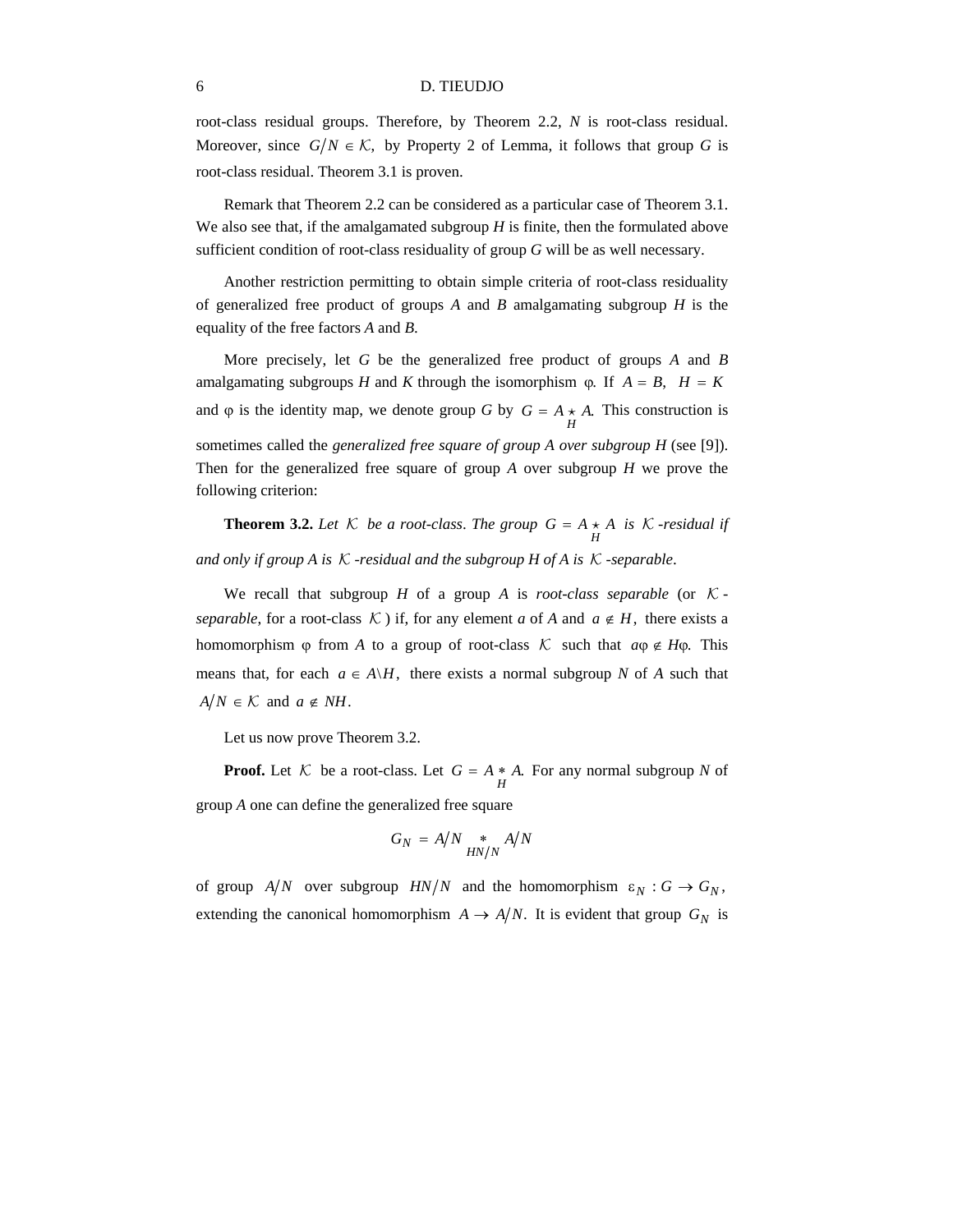an extension of free group with group  $A/N$ . So, if  $A/N$  belongs to root-class  $K$ , then by Lemma and Theorem 2.1,  $G_N$  is  $K$ -residual. Thus, to prove that *G* is  $K$ residual, it is enough to show that *G* is residually a group of the form  $G_N$  such that  $A/N \in \mathcal{K}$ .

Suppose group *A* is K -residual and subgroup *H* of *A* is K -separable. Let *g* ∈ *G* such that *g* ≠ 1. Also, let *g* =  $a_1 \cdots a_s$  be the reduced form of element *g*. Then two cases arise:

1. *s* > 1. In this case,  $a_i \in A \backslash H$  for all  $i = 1, ..., s$ . From  $K$ -separability of *H*, it follows that, for every  $i = 1, ..., s$ , there exits a normal subgroup  $N_i$  of group A such that  $A/N_i \in \mathcal{K}$  and  $a_i \notin HN_i$ . Let  $N = N_1 \cap \cdots \cap N_s$ . By Lemma, *A*  $/N$  ∈  $K$  and, it is clear that, for all  $i = 1, ..., s$ ,  $a_i \notin HN$ , i.e.,  $a_iN \notin HN/N$ . So, for all  $i = 1, ..., s, a_i \varepsilon_N \notin H \varepsilon_N$ . Therefore the form

$$
g\varepsilon_N = a_1\varepsilon_N \cdots a_s\varepsilon_N
$$

is reduced and has length *s* > 1.

Consequently  $g\epsilon_N \neq 1$ .

2.  $s = 1$ , i.e.,  $g \in A$ . As group A is K -residual, there exists a normal subgroup *N* of *A* such that  $A/N \in \mathcal{K}$  and  $g \notin N$ , i.e.,  $gN \neq N$ . Hence  $g\epsilon_N \neq 1$ .

Thus, in any case, for an element  $g \neq 1$  in group *A*, there exists a normal subgroup *N* such that  $A/N \in \mathcal{K}$  and the homomorphism  $\varepsilon_N : G \to G_N$  transforms *g* to a non-identity element. Hence group *G* is residually a group  $G_N$ , where  $A/N \in \mathcal{K}$ . Therefore *G* is  $\mathcal{K}$ -residual.

Conversely, suppose group *G* is  $K$ -residual. Evidently this subgroup *A* has the same property. Let us prove that *H* be a K -separable subgroup of group *A*. Let  $\gamma$  be an automorphism of group *G* canonically permuting the free factor. Let  $a \in A \backslash H$ . Then  $a\gamma \neq a$ . Since *G* is *K* -residual, there exists a normal subgroup *N* of *G* such that  $G/N \in \mathcal{K}$  and  $aN \neq a\gamma N$ . Let  $M = N \cap N\gamma$ . Then

$$
M\gamma = N\gamma \cap N\gamma^2 = N\gamma \cap N = M.
$$

Consequently, in the quotient-group  $G/M$ , it is possible to consider the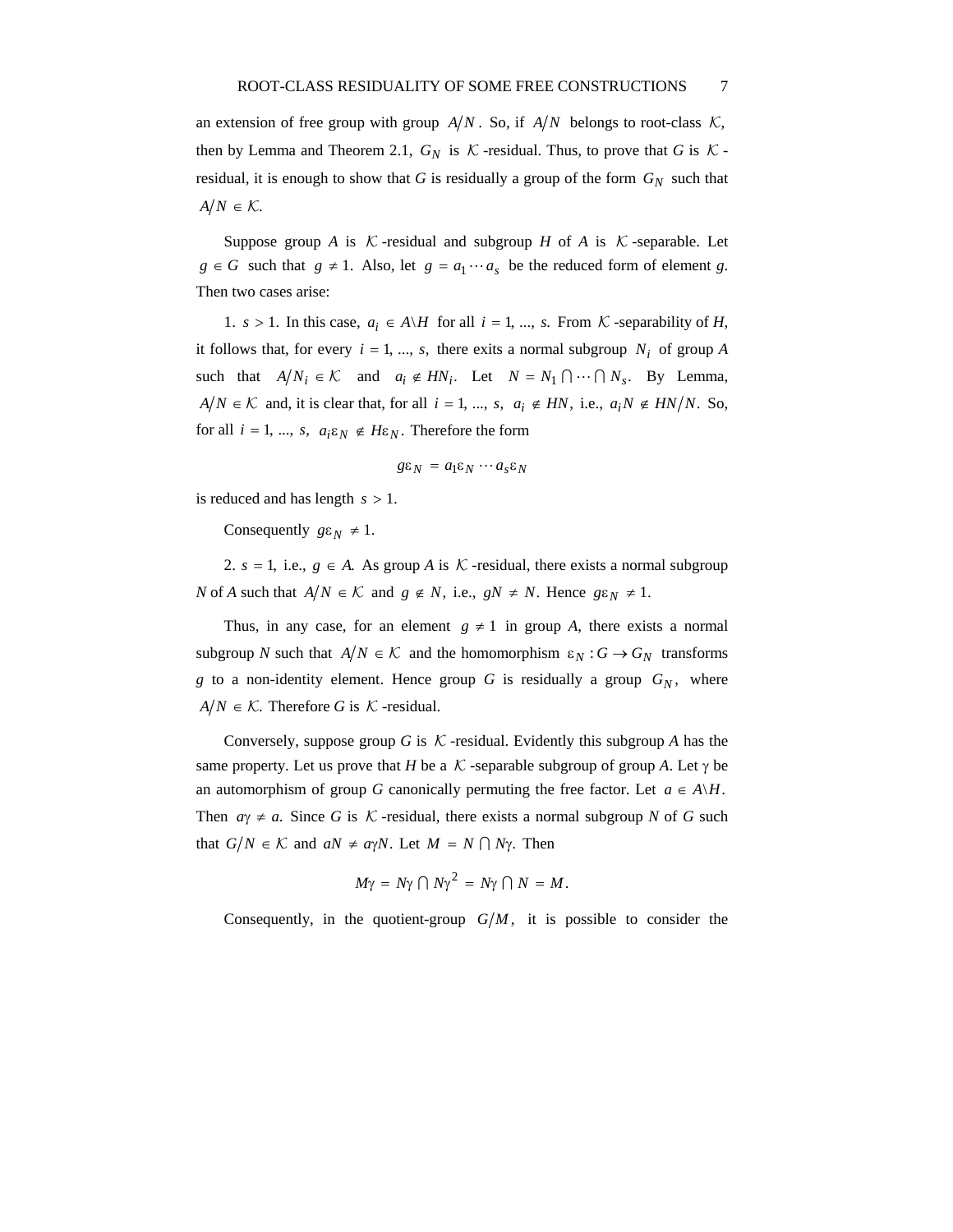automorphism  $\bar{\gamma}$ , induced by  $\gamma$ . Since  $aN \neq a\gamma N$  and  $M \leq N$ ,  $aM \neq a\gamma M$ . On the other hand,  $a\gamma M = (aM)\overline{\gamma}$ . Thus  $aM \neq (aM)\overline{\gamma}$ . Since  $\gamma$  acts identically on *H*,  $\overline{\gamma}$  also acts identically on *HM*/*M*. So and since  $aM \neq (aM)\overline{\gamma}$ , it follows that  $aM \notin HM/M$ , i.e.,  $a\epsilon \notin H\epsilon$ , where  $\epsilon$  is the canonical homomorphism of group *G* onto  $G/M$ . Consequently,  $G/M \in \mathcal{K}$  and the K -separability of subgroup H of group *A* is demonstrated.

In [11], the above result is obtained for the particular case of the class of all finite *p*-groups.

We also remark that the necessary condition for Theorem 3.2 takes place even at more gentle restriction on class  $K$ , namely when K satisfies only properties 1 and 2 of the definition of root-class.

Further, the generalized free product of infinitely many groups amalgamating subgroup is introduced in [17]. Some results on residual properties of this construction are shown in [5]. We extend Theorems 3.1 and 3.2 above to generalized free products of every family  $(G_{\lambda})_{\lambda \in \Lambda}$  of groups  $G_{\lambda}$  amalgamating a common subgroup *H* (Theorems 3.3 and 3.4).

Let  $(G_{\lambda})_{\lambda \in \Lambda}$  be a family of groups, where the set  $\Lambda$  can be infinite. Let  $H_{\lambda} \leq G_{\lambda}$ , for every  $\lambda \in \Lambda$ . Suppose also that, for every  $\lambda$ ,  $\mu \in \Lambda$ , there exists an isomorphism  $\varphi_{\lambda\mu}: H_{\lambda} \to H_{\mu}$  such that, for all  $\lambda, \mu, \nu \in \Lambda$ , the following conditions are satisfied:  $\varphi_{\lambda\lambda} = id_{H_{\lambda}}$ ,  $\varphi_{\lambda\mu}^{-1} = \varphi_{\mu\lambda}$ ,  $\varphi_{\lambda\mu}\varphi_{\mu\nu} = \varphi_{\lambda\nu}$ . Let now

$$
G = \begin{pmatrix} \star & G_{\lambda} \\ \star & h\varphi_{\lambda\mu} \end{pmatrix} = h \quad (h \in H_{\lambda}, \ \lambda, \mu \in \Lambda)
$$

be the group generated by groups  $G_{\lambda}$  ( $\lambda \in \Lambda$ ) and defined by all the relators of these groups and moreover by all possible relations of the form  $h\varphi_{\lambda\mu} = h$ , where  $h \in H_{\lambda}$ ,  $\lambda$ ,  $\mu \in \Lambda$ . Then it is evident that every  $G_{\lambda}$  can be canonically embedded in group *G* and if we consider  $G_\lambda \leq G$ , then for all different  $\lambda, \mu \in \Lambda$ ,

$$
G_{\lambda} \cap G_{\mu} = H_{\lambda} = H_{\mu}.
$$

Let us denote by *H* the subgroup of group *G* that equals to the common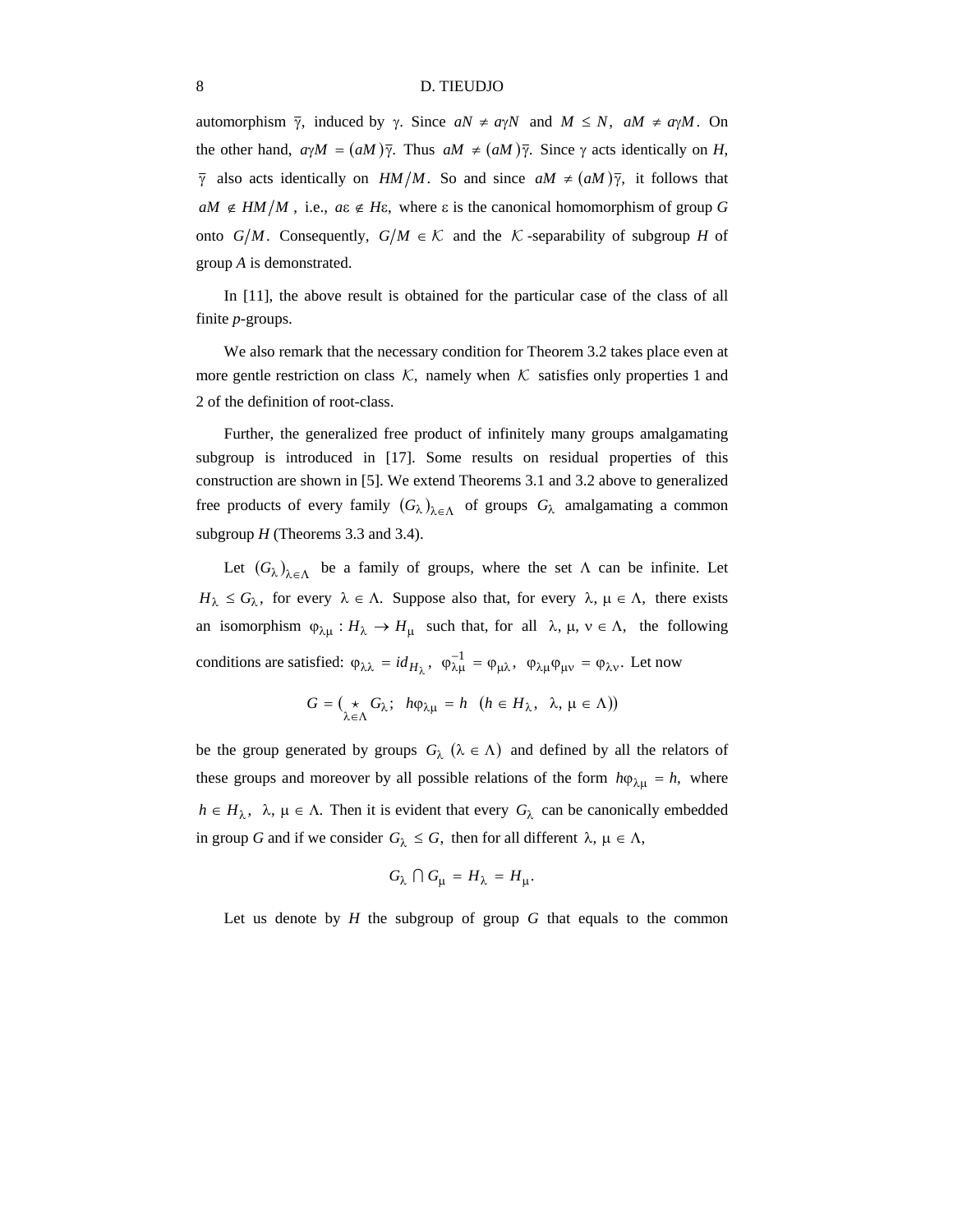subgroups  $H_{\lambda}$ . Then *G* is the *generalized free product of the family*  $(G_{\lambda})_{\lambda \in \Lambda}$  *of groups*  $G_{\lambda}$  ( $\lambda \in \Lambda$ ) *amalgamating subgroup H*. We will consider, as well, that  $G_{\lambda} \leq G$ , for all  $\lambda \in \Lambda$ . See for example [5] or [17] for details about the generalized free product of a family of groups.

**Theorem 3.3.** *Let* K *be a root class*. *The generalized free product G of the family*  $(G_{\lambda})_{\lambda \in \Lambda}$  *of group*  $G_{\lambda}$  *amalgamating subgroup H is*  $K$ -*residual if every group*  $G_{\lambda}$  *is* K -*residual and there exists a homomorphism*  $\sigma$  *from* G to a group G' *of class* K *such that* σ *is injective on H*.

**Proof.** The proof is the same as that of Theorem 3.1.

In fact, let group  $G_{\lambda}$  be K -residual, for all  $\lambda \in \Lambda$ . Suppose there exists a homomorphism  $\sigma$  of *G* to a group of class K, which is one-to-one on *H* and let *N* = *ker* σ. Then *G*/*N* ∈ *K* and *N* ∩ *H* = 1. But *N* is the free product of a free group *F* and some subgroups of group *G* of the form

$$
g^{-1}G_{\lambda}g\cap N,
$$

(where  $g \in G$  and  $\lambda \in \Lambda$ ) which are root-class residuals. Since *F* is also root-class residual by Theorem 2.1, *N* is a free product of root-class residual groups. Thus, by Theorem 2.2, *N* is root-class residual. Moreover, since  $G/N \in \mathcal{K}$ , by property 2 of Lemma, it follows that group *G* is root-class residual and the theorem is proven.

Suppose now that, for all  $\lambda \in \Lambda$ ,  $G_{\lambda} = A$ . Then, in this case, the generalized free product of the family  $(G_{\lambda})_{\lambda \in \Lambda}$  of groups  $G_{\lambda}$  amalgamating subgroup *H* is called the *generalized free power of group A over subgroup H*. It is denoted by *P* and written as  $P = A \star \cdots \star A$ . For such group *P*, we have the following criterion:

**Theorem 3.4.** Let  $K$  be a root-class. The group  $P = A \star \cdots \star A$  is  $K$ -residual  $H$ *if and only if group A is* K -*residual and the subgroup H of A is* K -*separable*.

The proof is similar to that of Theorem 3.2.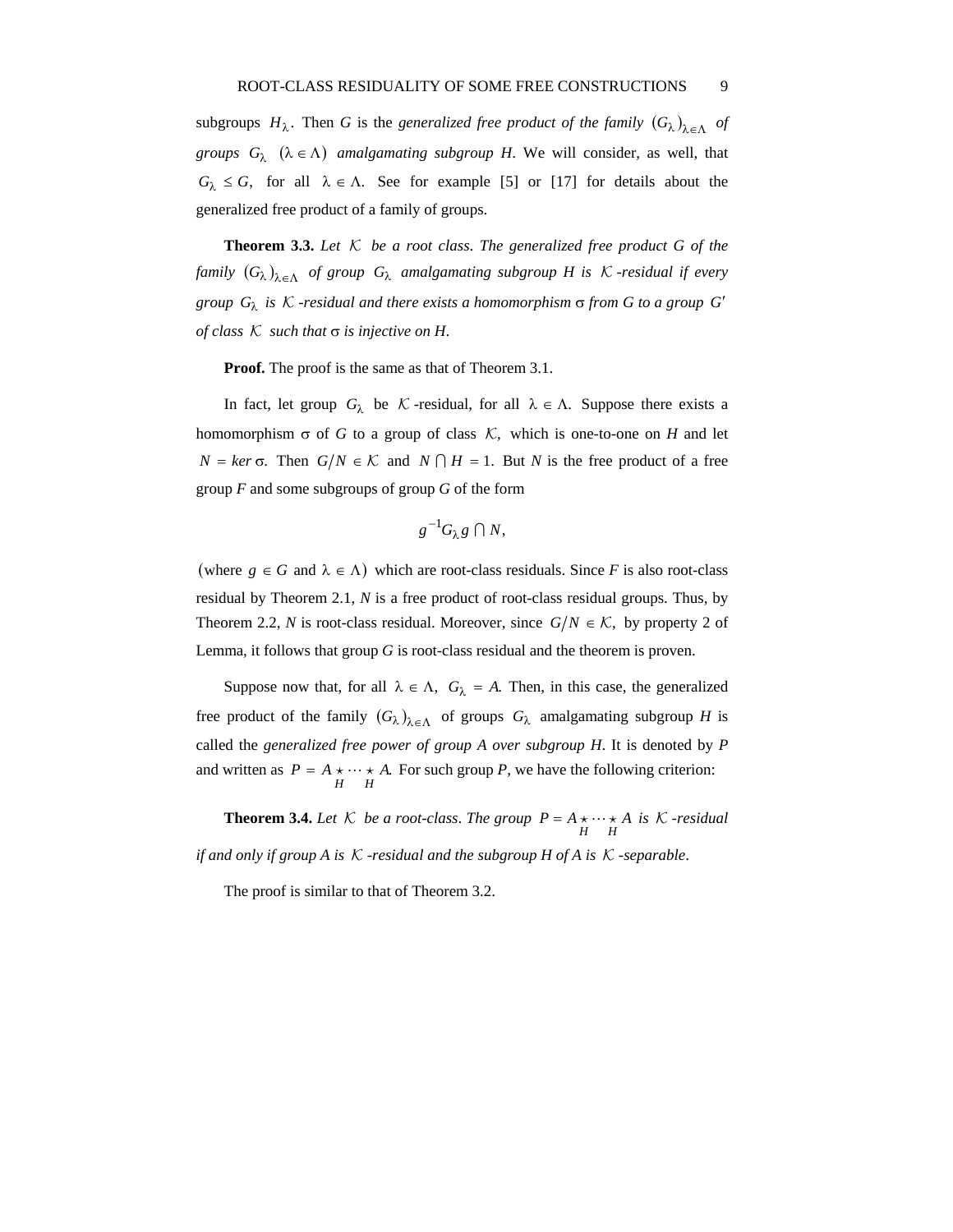#### **4. Root-class Residuality of HNN**-**extensions**

In this section, we study root-class residuality of HNN-extensions. Let us recall the construction of HNN-extensions.

Let *A* be a group, *H* and *K* two subgroups of group *A* and let  $\varphi : H \to K$  be an isomorphism. Then the *HNN*-*extension with base group A*, *stable letter t and associated subgroups H and K* denoted by

$$
G = \langle A, t; t^{-1}ht = \varphi(h), h \in H \rangle
$$

is the group generated by all the generators of the group *A* and one more element *t*  and defined by all the relators of group *A* and all possible relations of form  $t^{-1}ht = \omega(h), \quad h \in H.$ 

For this construction, every element  $g \in G$  can be written as

$$
g = x_0 t^{\varepsilon_1} \cdots t^{\varepsilon_r} x_r,\tag{2}
$$

where for any  $i = 0, 1, ..., r$  element  $x_i$  belongs to the subgroup *A*,  $\varepsilon_i = \pm 1$  and if *r* > 1, there is no consecutive subwords of type  $t^{-1}x_it$  or  $tx_it^{-1}$  with  $x_i \in H$  or  $x_j \in K$  in script (2).

Such form of element *g* is called *reduced* and *r* – its *length*.

By Britton's Lemma ([12], p. 181), if  $g = x_0 t^{\varepsilon_1} \cdots t^{\varepsilon_r} x_r$  is reduced and  $r \ge 1$ , then  $g \neq 1$  in group *G*.

The HNN-extension with base group *A*, stable letter *t* and associated subgroups *H* and *K* can also be denoted

$$
G=\langle A, t; t^{-1}Ht=K, \varphi\rangle.
$$

We prove:

**Theorem 4.1.** *The HNN-extension*  $G = \langle A, t; t^{-1}Ht = K, \varphi \rangle$  *is*  $K$ -*residual for a given root*-*class* K *if the base group A is* K -*residual and there exists a homomorphism* σ *of G onto some group of root*-*class* K *such that* σ *is one*-*to*-*one on H*.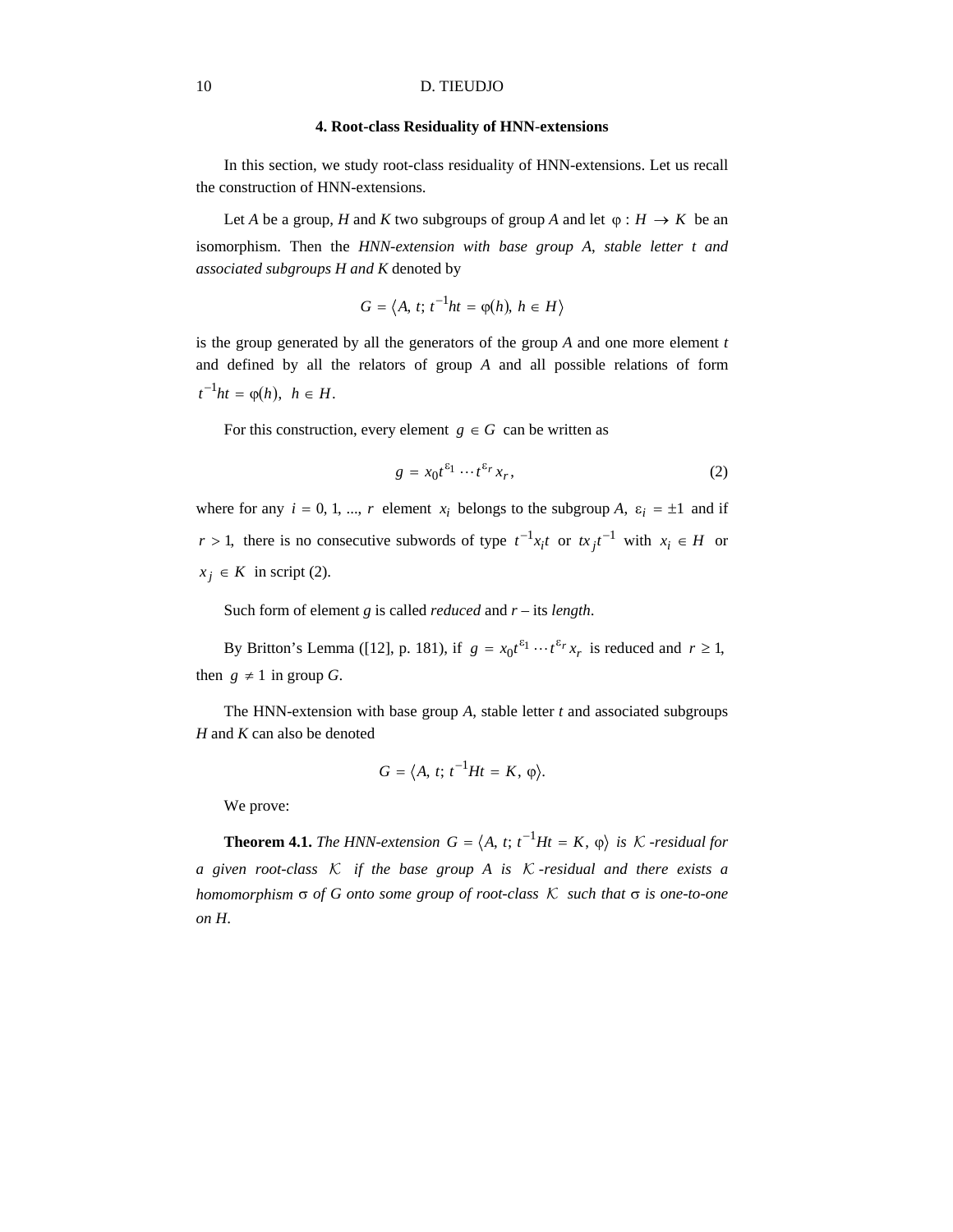We establish Theorem 4.1 from Theorem 2.2 and H. Neumann's Theorem ([12], p. 212):

**Proof.** Let K be a root-class. Let  $G = \langle A, t; t^{-1}Ht = K, \varphi \rangle$  be the HNNextension with base group *A*, stable letter *t* and associated subgroups *H* and *K* via  $\varphi$ . Assume that the group *A* is K -residual. Suppose there exists a homomorphism  $\sigma$  of *G* onto some group of class *K*, such that  $\sigma$  is one-to-one on *H*. Denote by *N* the kernel of the homomorphism σ. Then *G*/*N* ∈ *K* and *N* ∩ *H* = 1. By Neumann's Theorem ( $[12]$ , p. 212) or by  $[8]$ , *N* is the free product of a free group *F* and some subgroups of group *G* of the form

$$
g^{-1}Ag \cap N,\tag{3}
$$

where  $g \in G$ . Since group A is K -residual, the subgroups of form (3) are also K residuals. Therefore *N* is  $K$ -residual as a free product of  $K$ -residual groups (Theorem 2.2), since free group *F* is  $K$ -residual (Theorem 2.1). Moreover, since  $G/N \in \mathcal{K}$ , then by property 2 of Lemma, it follows that *G* is  $\mathcal{K}$ -residual and Theorem 4.1 is proven.

It is evident that if  $H = K = 1$  or if *H* is finite, then the above sufficient condition of root-class residuality of group *G* will be necessary as well.

Another restriction permitting to obtain criteria for root-class residuality of HNN-extension with base group *A*, stable letter *t* and associated subgroups *H* and *K* is the equality of the associated subgroups. We prove:

**Theorem 4.2.** Let  $K$  be a given root-class. Let  $G = \langle A, t; t^{-1}Ht = K, \varphi \rangle$  be *the HNN*-*extension with base group A*, *stable letter t and associated subgroups H and*  $K$  *via*  $\varphi$  *such that*  $H = K$  *and*  $\varphi$  *is the identity map on*  $H$ . *Then*  $G$  *is*  $K$ *residual if and only if group A is* K -*residual and subgroup H is* K -*separable in A*.

**Proof.** So let K be a root-class. Let  $G = \langle A, t; t^{-1}Ht = K, \varphi \rangle$  be the HNNextension with base group *A*, stable letter *t* and associated subgroups *H* and *K* such that  $H = K$  and  $\varphi$  is the identity map on *H*. Then for any normal subgroup N of group *A*, one can define the HNN-extension

$$
G_N = \langle A/N, t; t^{-1} HN/Nt = HN/N, \varphi_N \rangle,
$$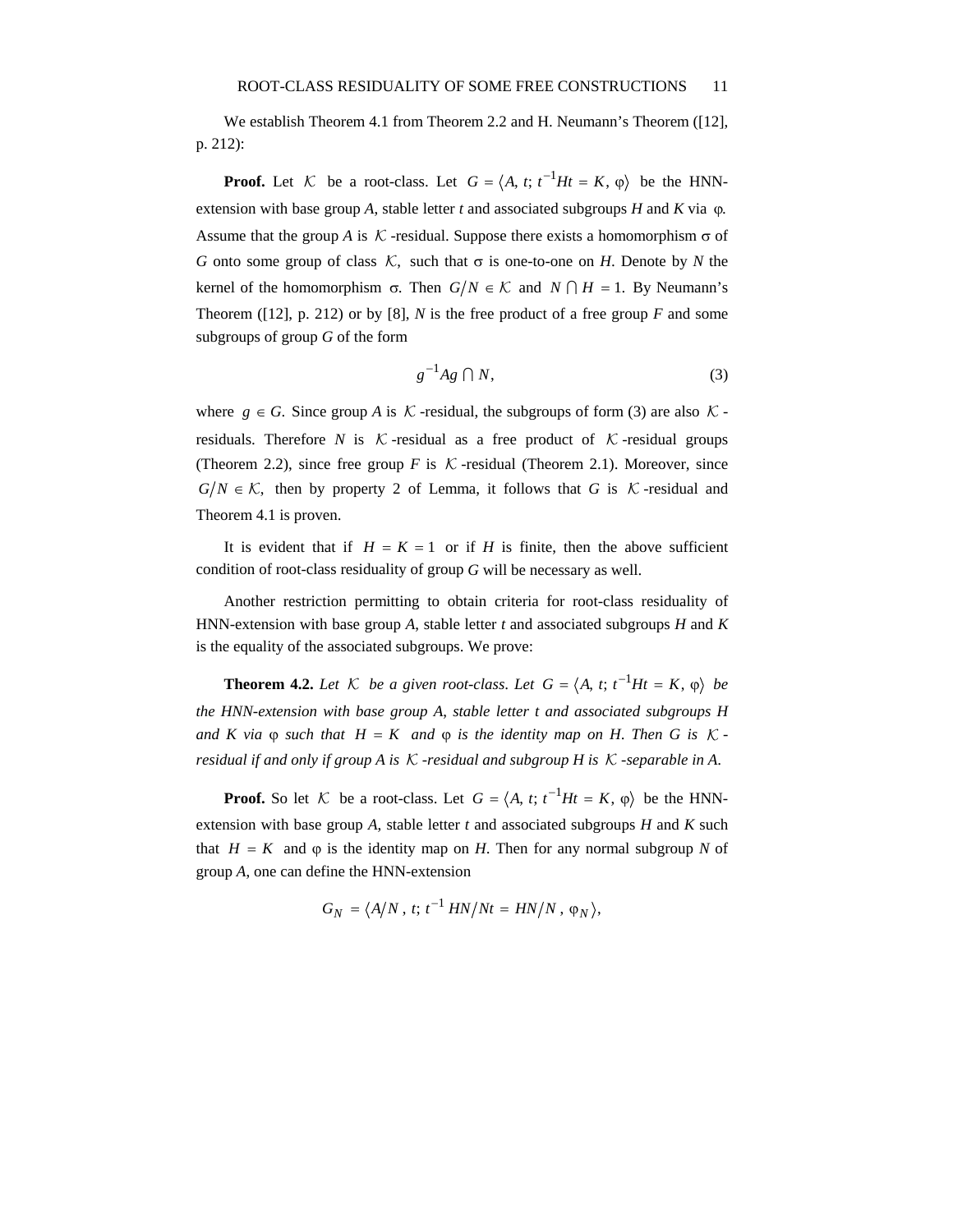where  $\varphi_N$  is the identity map on subgroup  $HN/N$  of group  $G_N$ , and the homomorphism  $\rho_N$ :  $G \to G_N$ , extending the canonical homomorphism  $A \to A/N$ and  $t \mapsto t$ . Consider the homomorphism  $\sigma : G_N \to A$  which is the identity map on *A* and which maps  $t \mapsto 1$ . Then  $\ker \sigma = \langle t \rangle^{G_N}$  is free by [12], (Theorem 6.6, p. 212). So  $G_N / \langle t \rangle^{G_N} \cong A/N$  and  $G_N$  is an extension of a free group by group *A*/*N*. Therefore, if *A*/*N* belongs to root-class  $K$ , then  $G_N$  is  $K$ -residual. Thus, to prove  $K$ -residuality of  $G$ , it is enough to show that  $G$  is residually a group of kind  $G_N$ , where  $A/N \in \mathcal{K}$ .

Suppose the group *A* is  $K$ -residual and the subgroup *H* is  $K$ -separable in *A*. Let  $1 \neq g \in G$ . Assume that element *g* has a reduced form  $g = a_0 t^{\varepsilon_1} \cdots t^{\varepsilon_s} a_s$ . Two cases arise:

1.  $s \ge 1$ . In this case, for every  $i = 0, ..., s, a_i \in A, \varepsilon_i = \pm 1$  and there are no consecutive sequences of type  $t^{-1}$ ,  $a_i$ ,  $t$  or  $t$ ,  $a_j$ ,  $t^{-1}$  with  $a_i$ ,  $a_j \in H$ . From  $K$ separability of *H*, it follows that, for every  $i = 0, ..., s$ , there exists a normal subgroup *N<sub>i</sub>* of *A* such that  $A/N_i \in \mathcal{K}$  and  $a_i \notin HN_i$ . Thus, there will be no consecutive sequences of type  $t^{-1}$ ,  $a_iN_i$ ,  $t$  or  $t$ ,  $a_jN_i$ ,  $t^{-1}$  with  $a_i$ ,  $a_j \in H$ . So let  $N = N_0 \cap \cdots \cap N_s$ . By Lemma,  $A/N \in \mathcal{K}$  and, it is clear that, for every  $i = 0, ..., s$ ,  $a_i \notin HN$  and there is no consecutive subwords of type  $t^{-1}$ ,  $a_iN$ ,  $t$  or  $t$ ,  $a_jN$ ,  $t^{-1}$ with  $a_i$ ,  $a_j \in H$ . Therefore the form

$$
g\rho_N = a_0 \rho_N t^{\varepsilon_1} \cdots t^{\varepsilon_s} a_s \rho_N
$$

is reduced and has length  $s \geq 1$ . Consequently,  $g \rho_N \neq 1$ .

2.  $s = 0$ , i.e.,  $g \in A$ . Since *A* is *K* -residual, there exists a normal subgroup *N* of *A* such that  $A/N \in \mathcal{K}$  and  $g \notin N$ , i.e.,  $gN \neq N$ . So  $g \rho_N \neq 1$ .

Hence, for any element  $g \neq 1$ , there exists a normal subgroup *N* in *A*, such that *A*/*N*  $\in$  *K* and the homomorphism  $\rho_N$  : *G*  $\rightarrow$  *G<sub>N</sub>* maps element *g* to a non-identity element. Consequently, *G* is residually a group  $G_N$ , where  $A/N \in \mathcal{K}$ . Therefore *G* is  $K$  -residual.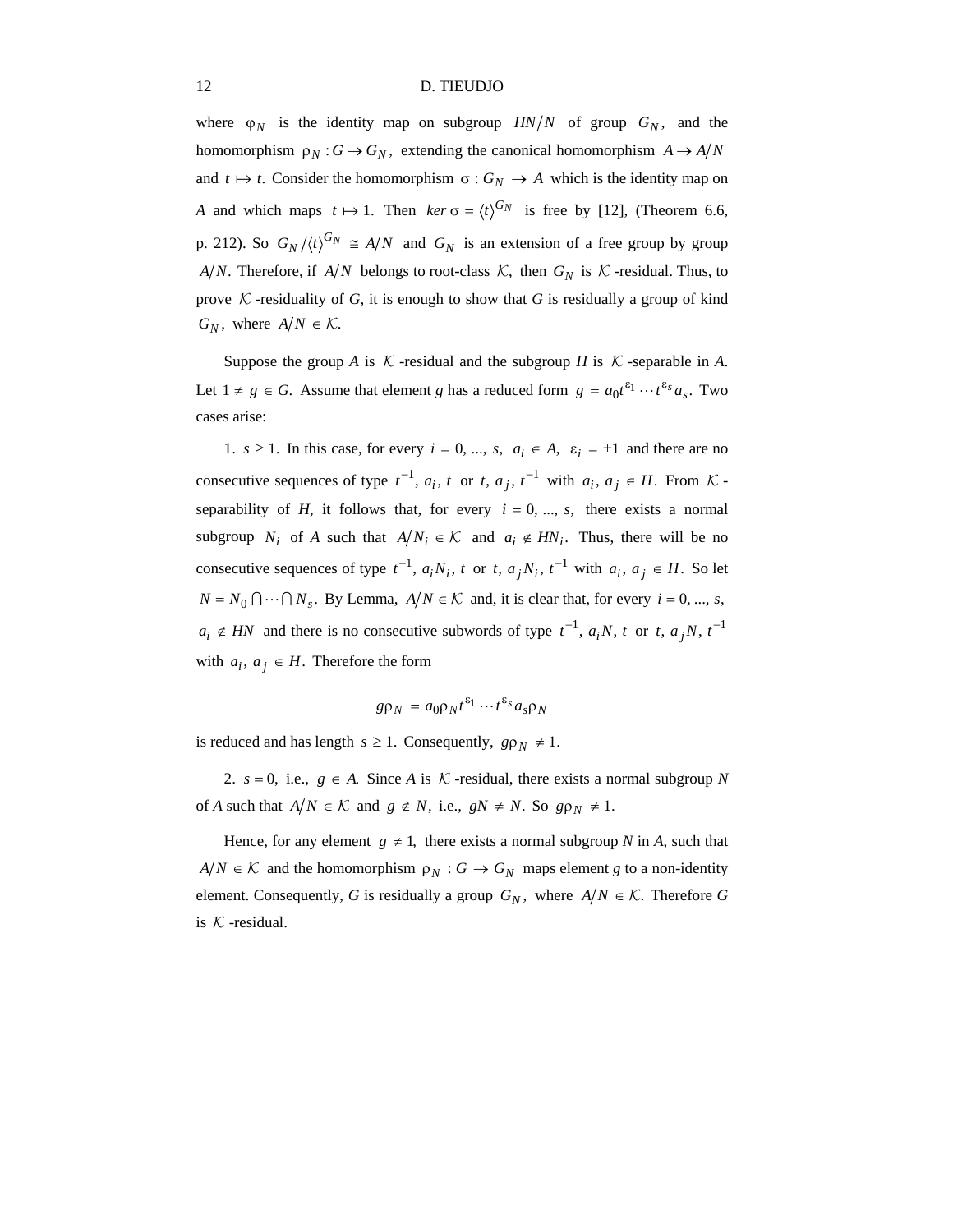Conversely, suppose *G* is  $K$ -residual. Evidently, its subgroup *A* is  $K$ -residual. It remains to show that *H* is  $K$ -separable in group *A*. If *H* is not  $K$ -separable in *A*, we choose element  $a \in A \backslash H$  such that  $a \in NH$ , for all normal subgroups N of A, where  $A/N \in \mathcal{K}$ . Let  $g = t^{-1} a t a^{-1}$ . Then *g* has length greater than 1. By Britton's Lemma,  $g \neq 1$ . Let *M* be a normal subgroup of *G* with  $G/M \in \mathcal{K}$  and  $g \notin M$ , since *G* is *K* -residual. So let  $R = M \cap A$ . *R* is a normal subgroup of *A* and furthermore  $A/R \in \mathcal{K}$ . Consequently the canonical homomorphism  $A \rightarrow A/R$ extends to an epimorphism  $\pi : G \to G_R$ , where  $G_R = \langle A/R, t; t^{-1} HR/Rt =$  $HR/R$ ,  $\varphi_R$ ). Hence  $a \in RH$  by the choice of *a*. Thus, there exists  $h \in H$  such that  $\pi(a) = \overline{h}$ . Then  $\pi(g) = \pi(t^{-1}ata^{-1}) = t^{-1}\overline{h}t\overline{h}^{-1} = 1$ . Hence,  $g \in Ker(\pi) = \langle R \rangle^G$ ≤ *M* and this is a contradiction.

**Remark 1.** We remark that this result generalizes for example Lemma 3.1 in [10], where analogous result is proven for the particular case of the class of all finite *p*-groups. We also see that, if  $A = H = K$ , then *A* is a normal subgroup of *G* and  $G/A \cong \langle t \rangle$ . Therefore *G* is an extension of a group of class *K* by a free group; and thus is  $K$ -residual. We remark also that, the necessary condition for Theorem 4.2 also holds when *K* satisfies only Properties 1 and 2 of the definition of root-class.

**Remark 2.** We further remark that Theorem 4.2 can be strengthened. Indeed, if we consider that the base group *A* is finitely generated and  $H = K$  via an isomorphism  $\varphi$ , where  $\varphi$  is induced by an automorphism of A, then the criterion of the Theorem 4.2 also holds.

Although HNN-extensions are basically defined with multiple stable letters and multiple associated subgroups, mostly HNN-extensions with only one stable letter have been studied. However Shirvani in [17] examined residual finiteness of HNNextensions with multiple stable letters and associated subgroups (multiple HNNextensions). We also study root-class residuality of multiple HNN-extensions. We will generalize Theorems 4.1 and 4.2 above to multiple HNN-extensions.

Let *A* be a group and *I* be an index set. Let  $H_i$  and  $K_i$ ,  $i \in I$  be families of subgroups of group *A* with  $(\varphi_i)_{i \in I}$  a family of maps such that  $\varphi_i : H_i \to K_i$  is an isomorphism. Then the HNN-extension with base group *A*, stable letters  $t_i$ ,  $i \in I$ ,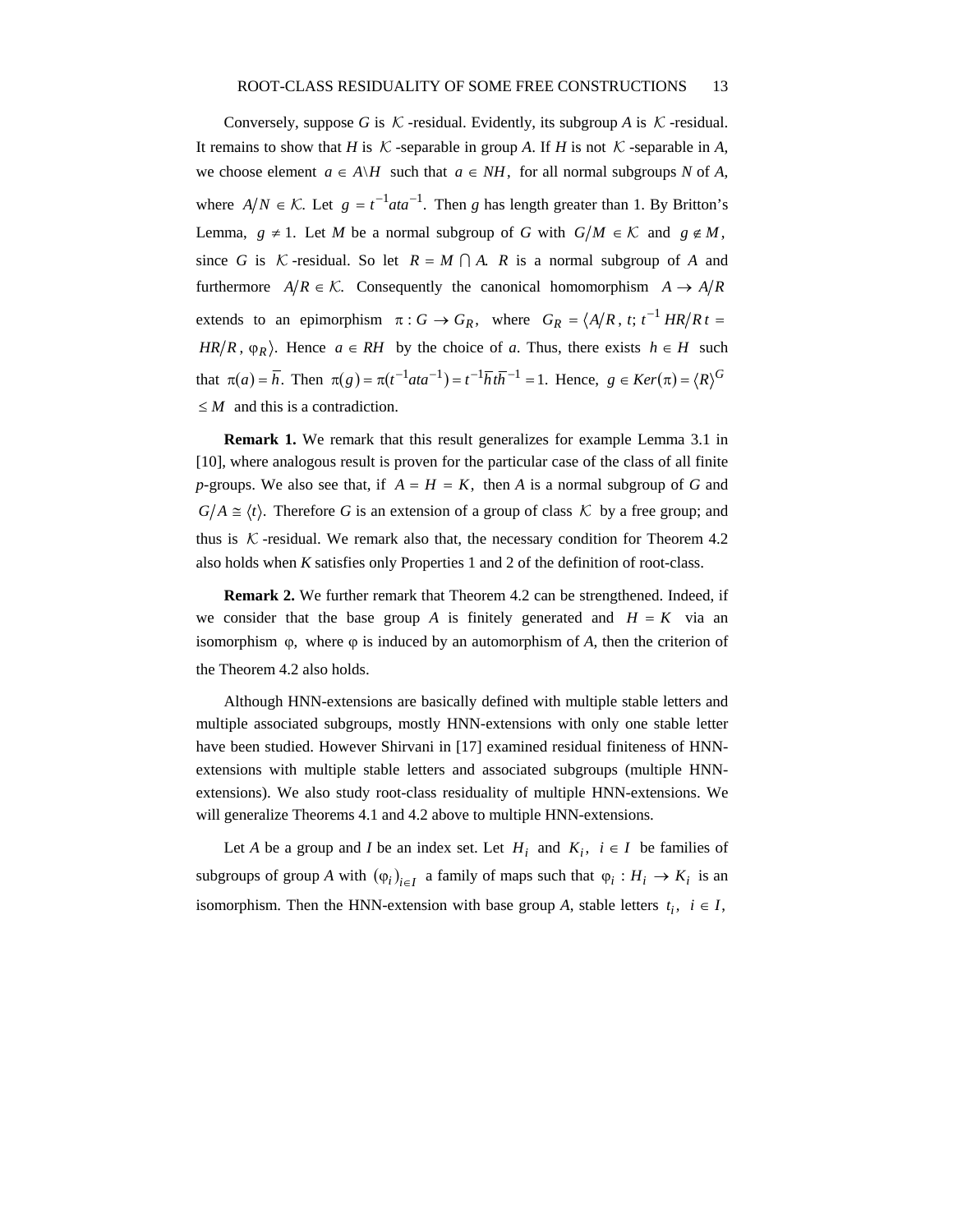and associated subgroups  $H_i$  and  $K_i$ ,  $i \in I$ , denoted by

$$
G = \langle A, t_i \ (i \in I); t_i^{-1} h_i t_i = \varphi_i(h_i), h_i \in H_i \rangle
$$

is the group generated by all the generators of *A* and elements  $t_i$ ,  $(i \in I)$  and defined by all the relators of *A* and all possible relations of form  $t_i^{-1}h_it_i = \varphi_i(h_i)$ ,  $h_i \in H_i$  for all  $i \in I$ .

The group *G* defined above will be called the *multiple HNN*-*extension* of base group *A*, stable letters  $t_i$ ,  $i \in I$ , and associated subgroups  $H_i$  and  $K_i$ ,  $i \in I$ .

In fact, let  $G_0 = A$  and

$$
G_1 = \langle A, t_1; t_1^{-1} H_1 t_1 = K_1, \varphi_1 \rangle;
$$

we see that the double HNN-extension

$$
G_2 = \langle A, t_1, t_2; t_1^{-1}H_1t_1 = K_1, t_2^{-1}H_2t_2 = K_2, \varphi_1, \varphi_2 \rangle
$$

is the HNN-extension with base group  $G_1$ , stable letter  $t_2$ , and associated subgroups  $H_2$  and  $K_2$  via  $\varphi_2$ ; i.e.,

$$
G_2 = \langle G_1, t_2; t_2^{-1} H_2 t_2 = K_2, \varphi_2 \rangle.
$$

Thus, for *j* of an index set *I*,  $G_j$  is the HNN-extension with base group  $G_{j-1}$ , stable letter  $t_j$  and associated subgroups  $H_j$  and  $K_j$  via  $\varphi_j$ , i.e.,

$$
G_j = \langle A, t_1, ..., t_j; t_1^{-1} H_1 t_1 = K_1, ..., t_j^{-1} H_j t_j = K_j, \varphi_1, ..., \varphi_j \rangle
$$
  
=  $\langle G_{j-1}, t_j; t_j^{-1} H_j t_j = K_j, \varphi_j \rangle$ .

For this construction, we have the following results.

**Theorem 4.3.** Let  $K$  be a root-class. For any index set I, the multiple HNN*extension*

$$
G = \langle A, t_i \ (i \in I); t_i^{-1} h_i t_i = \varphi_i(h_i), h_i \in H_i \rangle
$$

*with base group A, stable letters*  $t_i$ *, and associated subgroups*  $H_i$  *and*  $K_i$  *via*  $\varphi_i$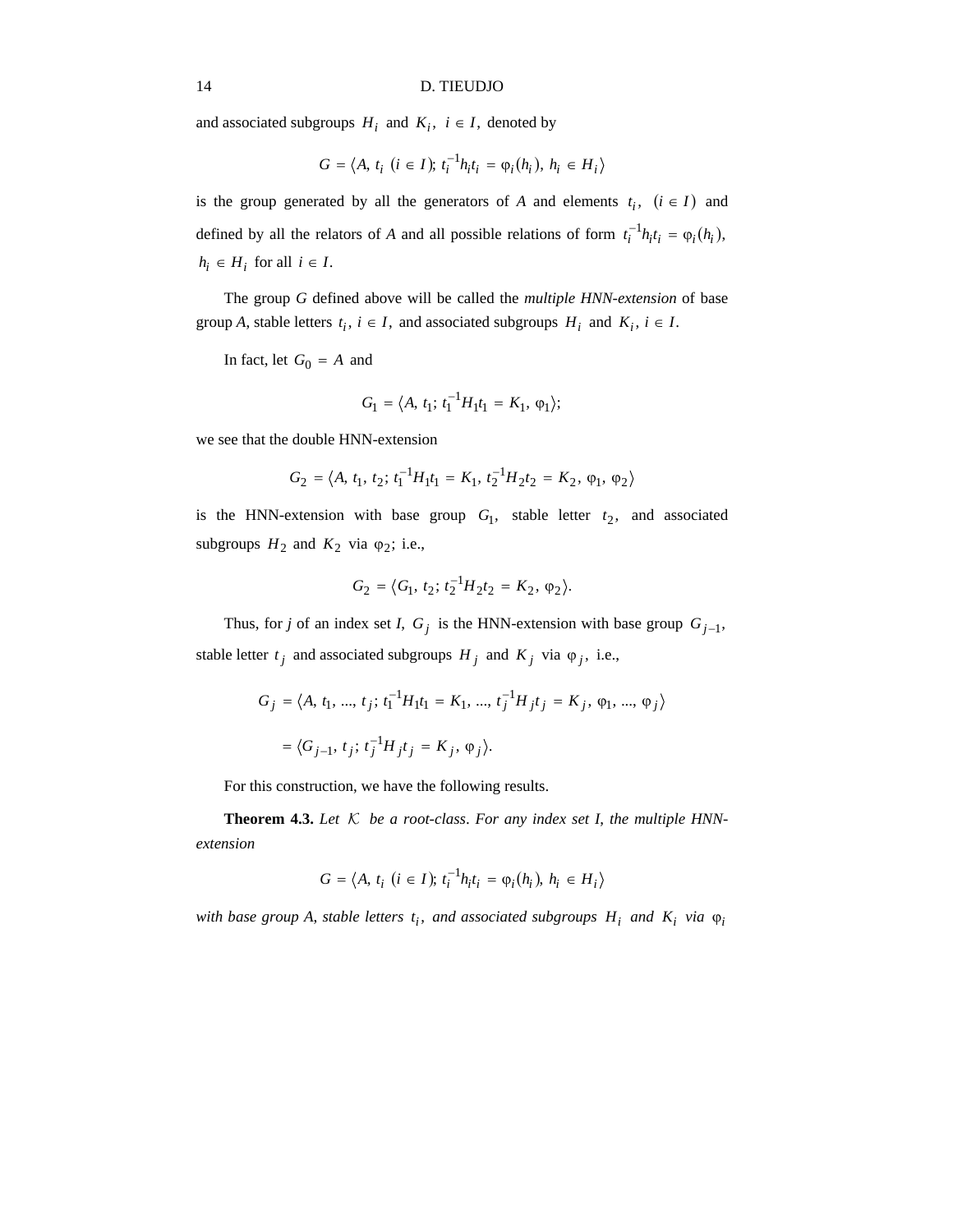$(i \in I)$ , *is* K -*residual if A is* K -*residual and there exists a sequence*  $(\sigma_i)_{i \in I}$  *of homomorphisms of group*  $G_i$  *onto some group*  $X_i$  *of root-class*  $K$ *, such that*  $\sigma_i$  *is one-to-one on subgroup*  $H_i$  *for all*  $i \in I$ .

The proof is similar to the proof of Theorem 4.1.

For other criteria of root-class residuality of multiple HNN-extensions with base group *A*, stable letters  $t_i$  and associated subgroups  $H_i$  and  $K_i$  ( $i \in I$ ), we may assume the equality of the associated subgroups  $H_i$  and  $K_i$  for all  $i \in I$ .

So, suppose  $H_i = K_i$  and  $\varphi_i$  is the identity map on  $H_i$  for all  $i \in I$ . Then for such group we have the following criterion which generalizes Theorem 4.2 and the proof is just a repetition of it.

**Theorem 4.4.** *The multiple HNN*-*extension*

$$
G = \langle A, t_i \ (i \in I); t_i^{-1} h_i t_i = \varphi_i(h_i), h_i \in H_i \rangle
$$

*with base group A, stable letters*  $t_i$ ,  $i \in I$ , and associated subgroups  $H_i$  and  $K_i$ *via*  $\varphi_i$  *such that*  $H_i = K_i$  *and*  $\varphi_i$  *is the identity map on*  $H_i$  *for all*  $i \in I$ *, is*  $K$ *residual if and only if A is*  $K$  -*residual and subgroup*  $H_i$  *is*  $K$  -*separable in*  $G_i$  *for all*  $i \in I$ .

#### **5. Adjoining Roots to Root-class Residual Groups**

Let *A* be a group and  $a \in A$ . Let *n* be a non-negative integer. Then the group  $G = \langle A, x; a = x^n \rangle$  denoted by  $A \underset{a=x^n}{\star} \langle x \rangle$  is obtained by adjoining roots to group *A*.

Let *A* be a group of a root-class  $K$ . By adjoining roots to group *A*, we need not to obtain a group of root-class  $K$ . For this purpose, we have the following criteria.

**Theorem 5.1.** *Let A be a group with element a of infinite order*. *Let A be* K -*residual for a root-class*  $K$  *and for some given integer*  $n > 1$  *class*  $K$  *contains the cycle of order n. Then group*  $G = \langle A, x; a = x^n \rangle = A \underset{a=x^n}{\star} \langle x \rangle$ =  $=\langle A, x; a = x^n \rangle = A \star \langle x \rangle$  is K-residual if *and only if the infinite cycle*  $\langle a \rangle$ *, generated by element a, is*  $K$  -*separable in A.* 

**Proof.** Suppose that subgroup  $\langle a \rangle$  is not K -separable in group A. Then there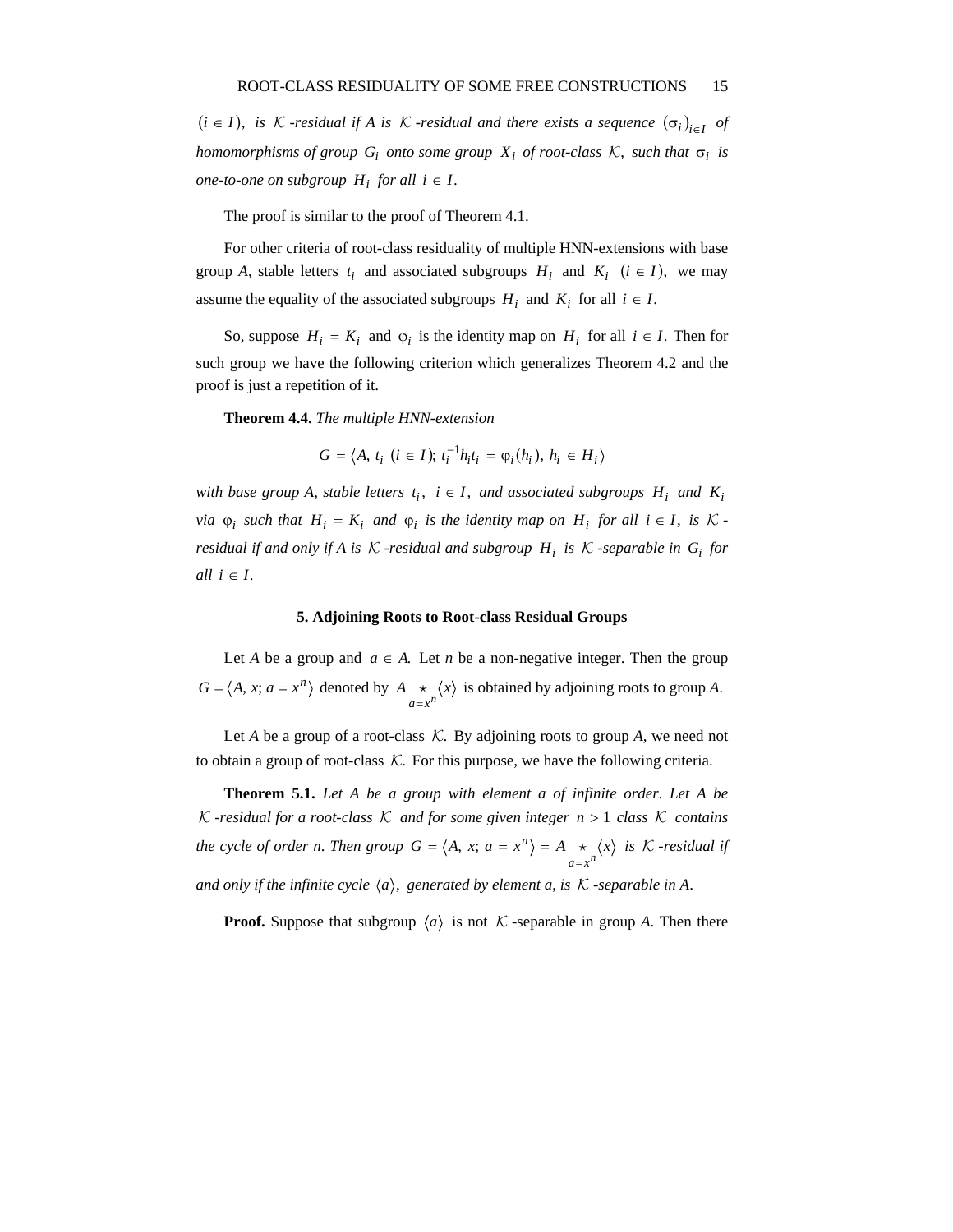exists an element  $g \in A \setminus \{a\}$  such that  $g\phi \in \langle a \rangle \phi$ , for any homomorphism  $\phi$  of group *G* onto a group of class *K*. Since  $a = x^n$ ,  $g\varphi \in \langle x \rangle \varphi$  and thus  $[g, x]\varphi = 1$ . But element  $[g, x] = g x g^{-1} x^{-1}$  is reduced since  $n > 1$  and its length is greater than 1. Therefore  $[g, x] \neq 1$  and hence, group *G* is not *K* -residual.

Conversely, let subgroup  $\langle a \rangle$  be K -separable in group A. By Theorem 3.4, the normal closure  $A^G$  of subgroup *A* in group *G* is *K* -residual, since it is the generalized free power of group *A* over subgroup  $\langle a \rangle$  with index  $I = \{1, ..., n\}$ , i.e.,

$$
A^G = A \underset{\langle a \rangle}{\star} \cdots \underset{\langle a \rangle}{\star} A \quad (n \text{ times}).
$$

Since  $G/A^G = \langle x, x^n = 1 \rangle \in \mathcal{K}$ . Lemma in Section 2 implies now that *G* is  $\mathcal{K}$ residual.

We can now apply this result to study root-class residuality of any group given by the presentation  $G_{mn} = \langle a, b; [a^m, b^n] = 1 \rangle$ ,  $(m, n \ge 1)$ . Observe that

$$
G_{mn} = \langle a \rangle \underset{a^m = x}{\star} H \underset{y = b^n}{\star} \langle b \rangle.
$$

We have the following result.

**Theorem 5.2.** Let  $K$  be a root-class. Let  $G_{mn} = \langle a, b; [a^m, b^n] = 1 \rangle$ , where *m*, *n* ≥ 1. *Group G<sub>mn</sub> is*  $K$  -*residual if class*  $K$  *contains cyclic subgroups of order m and n*.

**Proof.** Let  $K$  be a root-class. Let  $m, n > 1$ . Assume that the cyclic subgroups of order *m* and *n* belong to K. Let  $H = \langle x, y, [x, y] = 1 \rangle$  be the free abelian group of rank 2. Then clearly, *H* is  $K$ -residual and its subgroups  $\langle x \rangle$  and  $\langle y \rangle$  are  $K$ separable.

Let 
$$
A = H \underset{y=b^n}{\star} \langle b \rangle = \langle x, b; [x, b^n] = 1 \rangle
$$
. By Theorem 5.1, *A* is *K*-residual.

We claim that  $\langle x \rangle$  is K -separable in A. Indeed, one can easily verify that  $H = C_A(\langle x \rangle)$ , the centralizer of subgroup  $\langle x \rangle$  in group *A*. Therefore, if  $g \in A \backslash H$ ,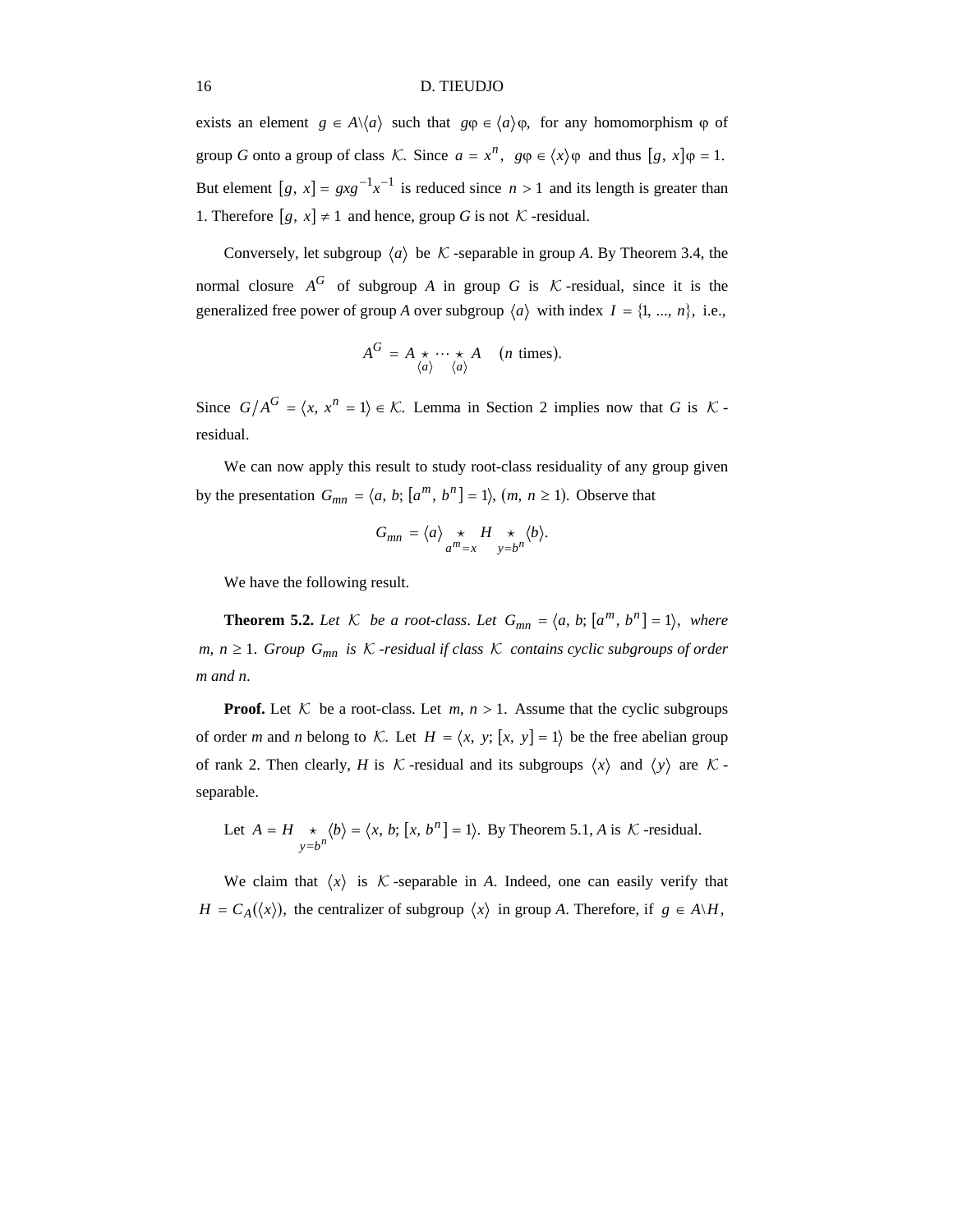then  $[x, g] \neq 1$ ; so there exists a homomorphism  $\varphi$  of group *A* onto a group of class K such that  $[x, g] \varphi \neq 1$ , i.e., in particular,  $g \varphi \notin \langle x \rangle \varphi$ .

Let now  $g \in H \setminus \langle x \rangle$ , i.e.,  $g = x^k y^l$ , where  $l \neq 0$ . Then  $g = x^k b^{nl}$ . Let  $\sigma : A \to \langle b \rangle$  such that  $x \mapsto 1$  and  $b \mapsto b$ . Then  $g\sigma = b^{nl} \neq 1$  and  $\langle x \rangle \sigma = 1$ . Let  $σ<sub>0</sub>$  be a homomorphism of group  $\langle b \rangle$  onto a group of class *K*. Then  $gσσ<sub>0</sub> ≠ 1$ . Hence, subgroup  $\langle x \rangle$  is  $\mathcal K$ -separable in A.

Then applying again Theorem 5.1, we show that group  $G_{mn} = \langle a \rangle_{\substack{x \ x^m = x}} A$  is  $K$ -residual.

Now, if  $m = 1$  or  $n = 1$ , then  $G_{mn}$  is isomorphic to one of the groups *A* or *H* above and thus, is  $K$ -residual.

**Remark 3.** We remark in summary that the converse of Theorem 5.2 is not true. For example, let  $K$  be the class of all torsion-free groups; then  $G_{mn} \in K$ , when cyclic subgroups of finite orders do not belong to  $K$ . But there exists a partial converse which holds for some additional condition on class  $K$ , namely if  $K$  is closed under quotient groups.

In fact, suppose in addition that  $K$  contains any quotient group of its group, i.e.,  $K$  is closed under taking homomorphic images. Let  $G_{mn}$  be  $K$ -residual. Assume for example, that the cyclic subgroup of order  $m$  does not belong to  $K$ . Then there exists a prime divisor *p* of integer *m*, such that the cyclic subgroup of order  $p$  does not belong to  $K$ . Further, it is evident that, every element  $x$  of a group *X* of a root-class K has a finite order, relatively prime with p. Indeed, let  $|f|$  be the order of an element *f*. If  $|x| = \infty$ , then  $\langle x \rangle \in \mathcal{K}$ , and since K is closed under quotient groups, the cyclic subgroup of order *p* would belong to *K*. Hence,  $|x| < \infty$ and gcd( $|x|$ ,  $p$ ) = 1, since the cyclic subgroup of order *p* does not belong to  $K$ . So let  $c = [a^{m/p}, b^n]$ . Obviously  $c \ne 1$ . Then there exists a homomorphism  $\varphi$  of group  $G_{mn}$  onto a group *X* of class  $K$  such that  $c\varphi \neq 1$ . Let  $k = |(a^{m/p}\varphi)|$ . Then  $k < \infty$  and gcd(*k*, *p*) = 1. Hence  $((a\varphi)^{m/p})^k = 1$  and this implies that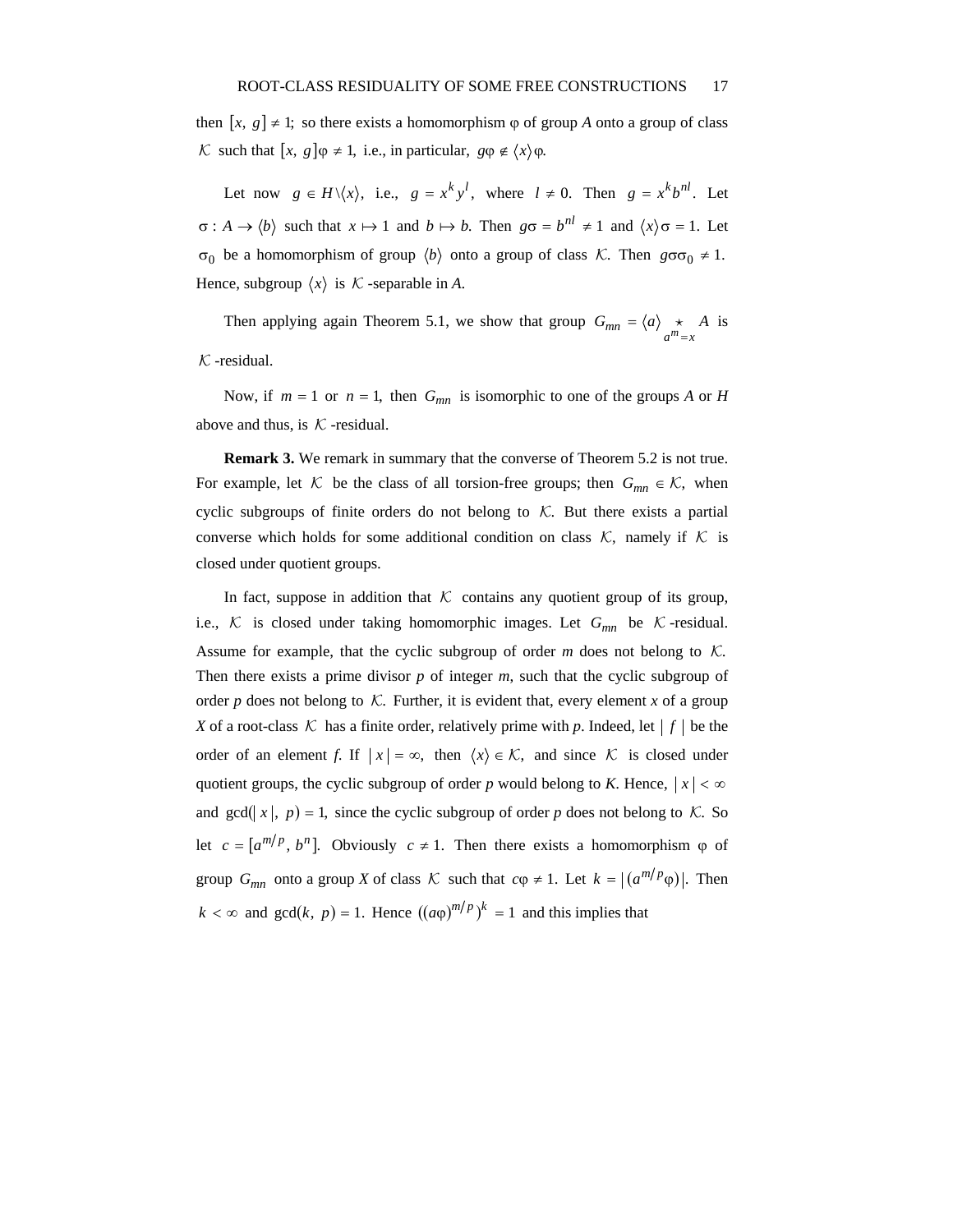$$
[((a\varphi)^{m/p})^k, b^n\varphi] = 1. \tag{(*)}
$$

On the order hand,

$$
[((a\varphi)^{m/p})^p, b^n\varphi] = 1. \tag{**}
$$

Now, from  $(\star)$  and  $(\star \star)$  and since integers *k* and *p* are relatively primes, it follows that

$$
c\varphi = [(a\varphi)^{m/p}, b^n\varphi] = 1
$$

and this is a contradiction.

**Corollary.** *Any group*  $G_{mn} = \langle a, b; [a^m, b^n] = 1 \rangle$ , *where*  $m, n \ge 1$  *is residually a finite p*-*group if and only if integers m and n are p*-*numbers*, *for some prime p*.

### **Acknowledgement**

The author would like to thank the Max-Planck-Institute for Mathematics for the hospitality. The travel grant by the International Mathematical Union (IMU) CDE Exchange Programme is also gratefully acknowledged.

## **References**

- [1] D. N. Azarov and D. Tieudjo, On root class residuality of amalgamated free product, Naouch. Trudy IvGU 5 (2002), 6-10 (in Russian).
- [2] G. Baumslag and D. Solitar, Some two-generator one-relator non-Hopfian groups, Bull. Amer. Math. Soc. 68 (1962), 199-201.
- [3] B. Baumslag and M. Tretkoff, Residually finite HNN extensions, Comm. Algebra 6(2) (1978), 179-194.
- [4] A. M. Brunner, On a class of one-relator groups, Canad. J. Math. 32(2) (1980), 414-420.
- [5] D. Doniz, Residual properties of free products of infinitely many nilpotent groups amalgamating cycles, J. Algebra 179(3) (1996), 930-935.
- [6] K. W. Gruenberg, Residual properties of infinite soluble groups, Proc. London Math. Soc. 3(7) (1957), 29-62.
- [7] M. I. Kargapolov and I. I. Merzliakov, Elements of group theory, Naouka, 1972 (in Russian).